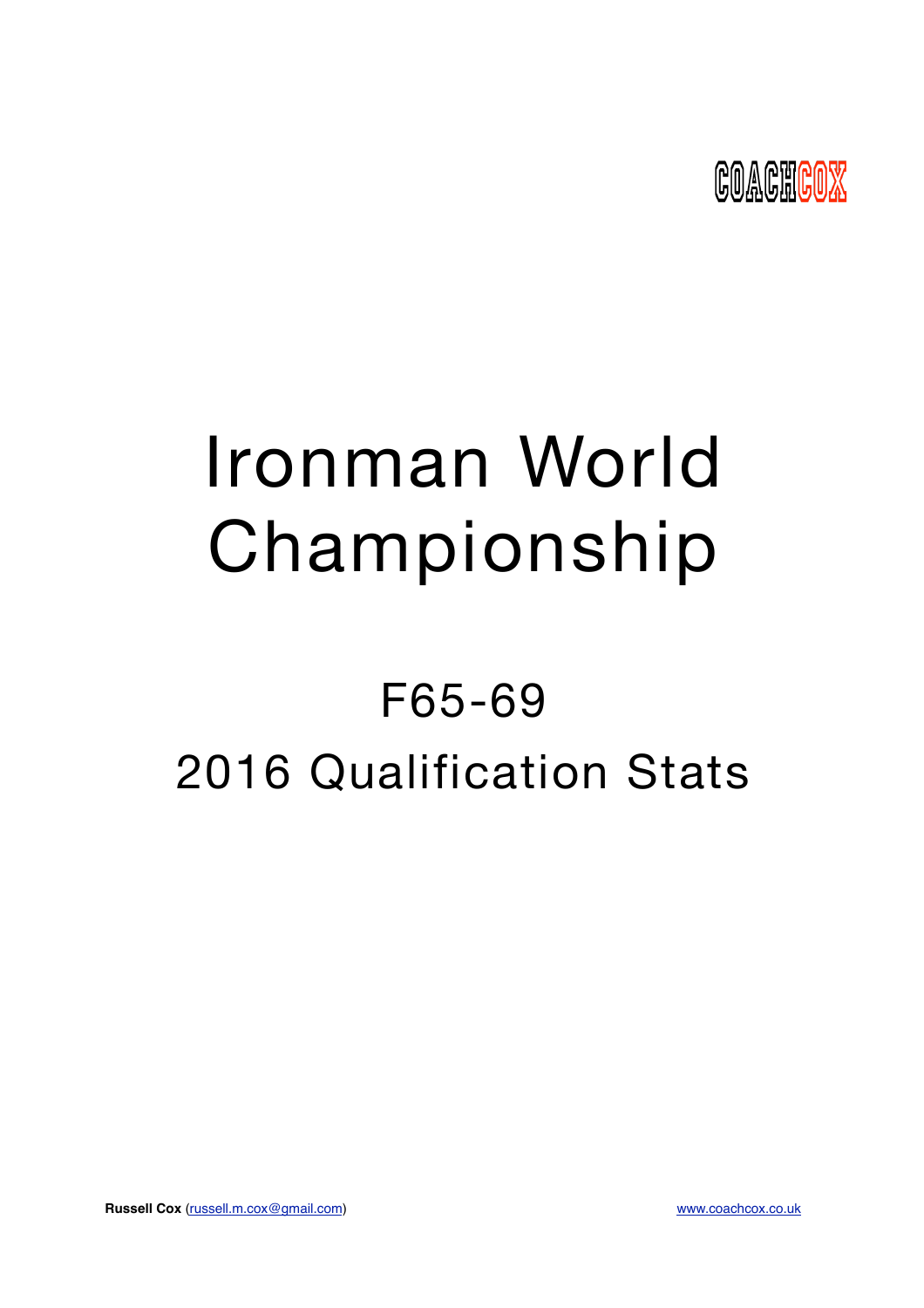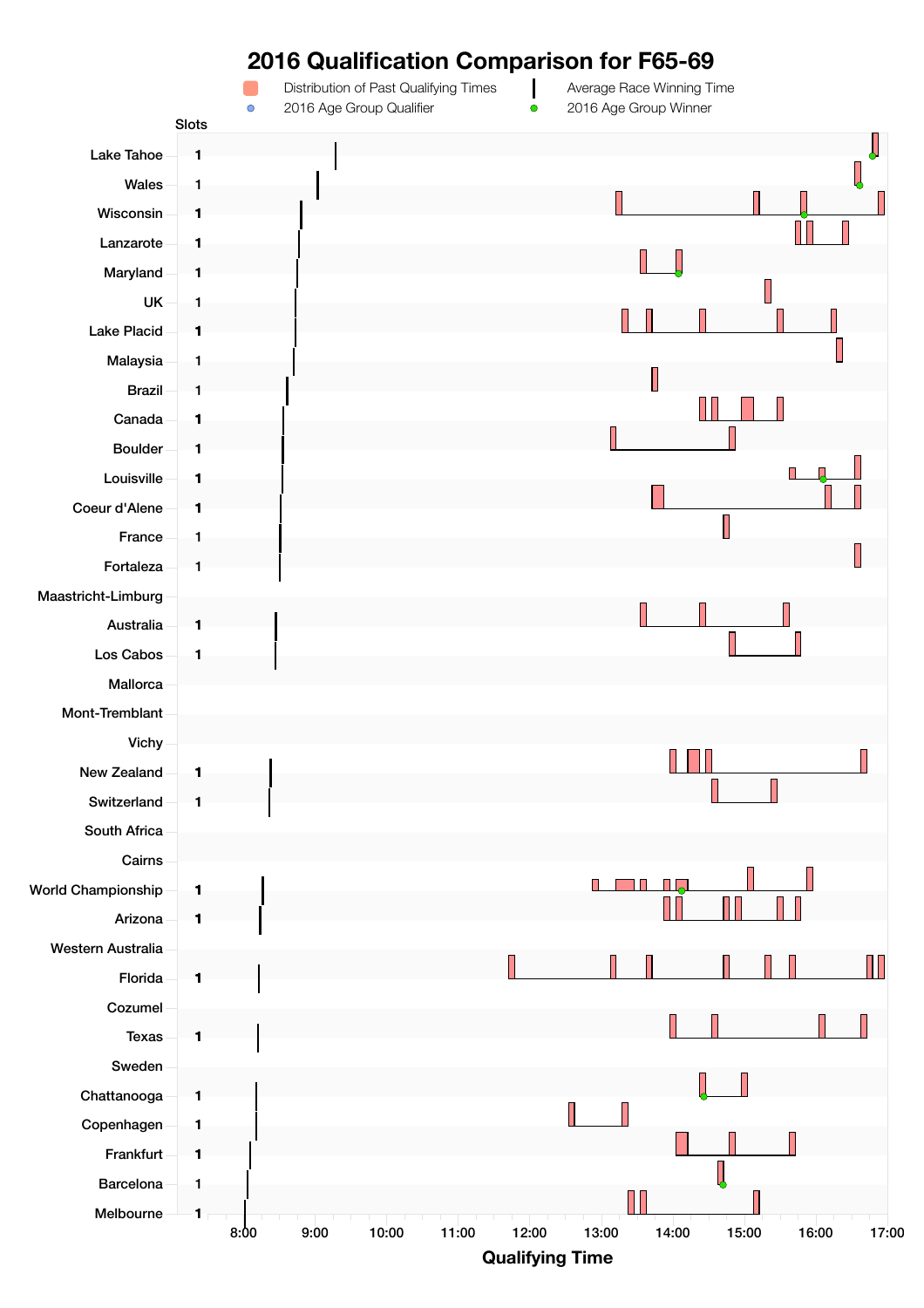# F65-69 Past Qualifying Times

# **Ironman Wisconsin (1 Kona Slots)**

| Year    | <b>Female Winning Time</b> | <b>Age Group Winning Time</b> |
|---------|----------------------------|-------------------------------|
| 2009    | 9:43:59                    | 16:53:39                      |
| 2012    | 9:34:35                    | 15:07:57                      |
| 2014    | 9:30:08                    | 13:16:27                      |
| 2015    | 10:08:05                   | 15:50:12                      |
| Average | 9:44:11                    | 15:17:03                      |

# **Ironman Wales (1 Kona Slots)**

| Year    | <b>Female Winning Time</b> | <b>Age Group Winning Time</b> |
|---------|----------------------------|-------------------------------|
| 2015    | 9:56:31                    | 16:36:45                      |
| Average | 9:56:31                    | 16:36:45                      |

# **Ironman Lake Tahoe (1 Kona Slots)**

| Year    | <b>Female Winning Time</b> | <b>Age Group Winning Time</b> |
|---------|----------------------------|-------------------------------|
| 2013    | 9:58:53                    | 16:50:39                      |
| 2015    | 10:28:55                   | 16:47:30                      |
| Average | 10:13:54                   | 16:49:04                      |

# **Ironman Chattanooga (1 Kona Slots)**

| Year    | <b>Female Winning Time</b> | <b>Age Group Winning Time</b> |
|---------|----------------------------|-------------------------------|
| 2014    | 8:54:55                    | 15:00:37                      |
| 2015    | 8:56:00                    | 14:26:00                      |
| Average | 8:55:27                    | 14:43:18                      |

# **Ironman Barcelona (1 Kona Slots)**

| Year    | <b>Female Winning Time</b> | <b>Age Group Winning Time</b> |
|---------|----------------------------|-------------------------------|
| 2015    | 8:46:44                    | 14:42:07                      |
| Average | 8:46:44                    | 14:42:07                      |

# **Ironman World Championship (1 Kona Slots)**

| Year    | <b>Female Winning Time</b> | <b>Age Group Winning Time</b> |
|---------|----------------------------|-------------------------------|
| 2004    | 9:50:04                    | 15:53:58                      |
| 2005    | 9:09:30                    | 13:54:25                      |
| 2006    | 9:18:31                    | 15:05:36                      |
| 2007    | 9:08:45                    | 15:55:30                      |
| 2008    | 9:06:23                    | 15:05:38                      |
| 2009    | 8:54:02                    | 13:22:10                      |
| 2010    | 8:58:36                    | 13:16:32                      |
| 2011    | 8:55:08                    | 13:25:04                      |
| 2012    | 9:15:54                    | 13:35:14                      |
| 2013    | 8:52:14                    | 12:57:17                      |
| 2014    | 9:00:55                    | 14:11:11                      |
| 2015    | 8:57:57                    | 14:07:27                      |
| Average | 9:07:19                    | 14:14:10                      |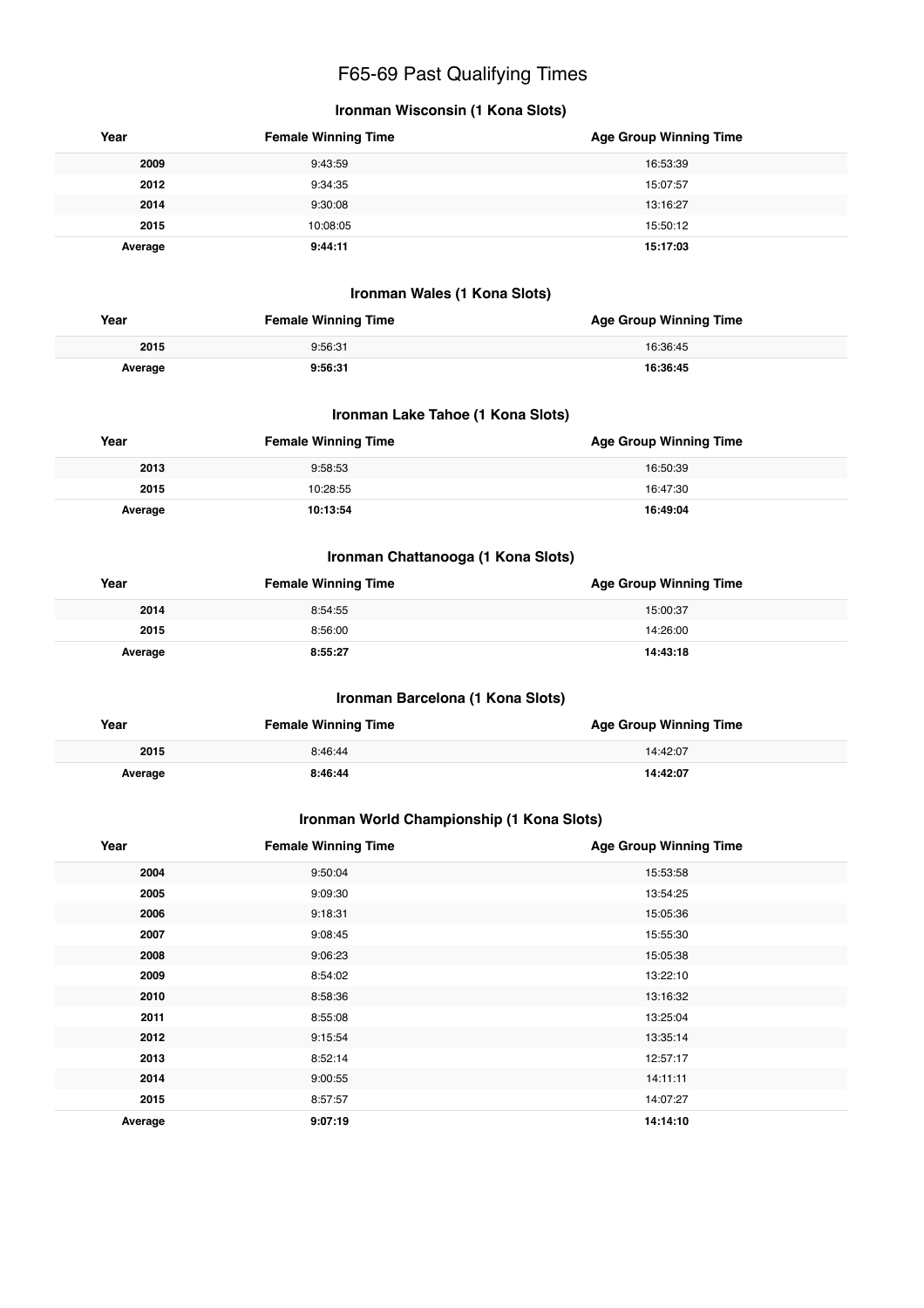# **Ironman Louisville (1 Kona Slots)**

| Year    | <b>Female Winning Time</b> | <b>Age Group Winning Time</b> |
|---------|----------------------------|-------------------------------|
| 2011    | 9:38:14                    | 16:35:56                      |
| 2013    | 9:29:02                    | 15:41:03                      |
| 2014    | 9:31:19                    | 16:37:29                      |
| 2015    | 10:00:04                   | 16:06:10                      |
| Average | 9:39:39                    | 16:15:09                      |

# **Ironman Maryland (1 Kona Slots)**

| Year    | <b>Female Winning Time</b> | <b>Age Group Winning Time</b> |
|---------|----------------------------|-------------------------------|
| 2014    | 9:26:02                    | 13:33:16                      |
| 2015    | 9:42:56                    | 14:04:46                      |
| Average | 9:34:29                    | 13:49:01                      |

#### **Ironman Los Cabos (1 Kona Slots)**

| Year    | <b>Female Winning Time</b> | <b>Age Group Winning Time</b> |
|---------|----------------------------|-------------------------------|
| 2013    | 9:35:34                    | 14:51:45                      |
| 2014    | 9:16:43                    | 15:43:16                      |
| Average | 9:26:08                    | 15:17:30                      |

# **Ironman Florida (1 Kona Slots)**

| Year    | <b>Female Winning Time</b> | <b>Age Group Winning Time</b> |
|---------|----------------------------|-------------------------------|
| 2005    | 9:33:09                    | 16:47:29                      |
| 2006    | 9:28:28                    | 16:55:43                      |
| 2009    | 9:08:38                    | 15:40:56                      |
| 2010    | 9:07:49                    | 14:45:57                      |
| 2011    | 8:55:10                    | 13:42:14                      |
| 2012    | 8:51:35                    | 13:08:53                      |
| 2013    | 8:43:07                    | 15:19:16                      |
| 2014    | 8:01:47                    | 11:45:38                      |
| Average | 8:58:42                    | 14:45:45                      |

# **Ironman Fortaleza (1 Kona Slots)**

| Year    | <b>Female Winning Time</b> | <b>Age Group Winning Time</b> |
|---------|----------------------------|-------------------------------|
| 2014    | 9:09:20                    | 16:34:22                      |
| Average | 9:09:20                    | 16:34:22                      |

# **Ironman Malaysia (1 Kona Slots)**

| Year    | <b>Female Winning Time</b> | <b>Age Group Winning Time</b> |
|---------|----------------------------|-------------------------------|
| 2014    | 9:26:38                    | 16:19:44                      |
| Average | 9:26:38                    | 16:19:44                      |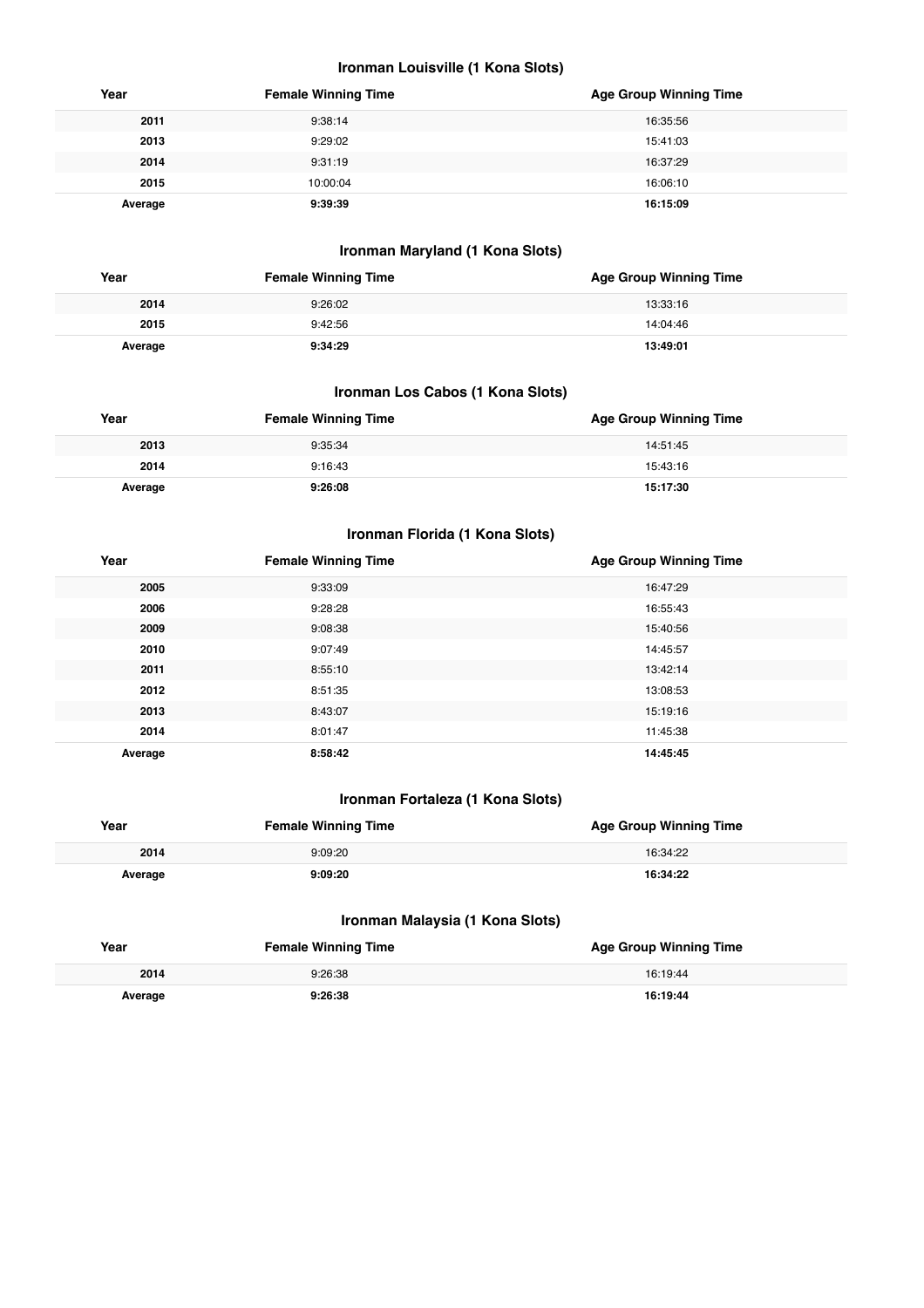# **Ironman Arizona (1 Kona Slots)**

| Year    | <b>Female Winning Time</b> | <b>Age Group Winning Time</b> |
|---------|----------------------------|-------------------------------|
| 2005    | 9:44:02                    | 15:44:42                      |
| 2008    | 9:21:06                    | 15:29:57                      |
| 2010    | 9:09:19                    | 14:53:53                      |
| 2012    | 9:01:41                    | 13:52:55                      |
| 2013    | 8:52:49                    | 14:46:46                      |
| 2014    | 8:50:41                    | 14:05:39                      |
| Average | 9:09:56                    | 14:48:58                      |

# **Ironman New Zealand (1 Kona Slots)**

| Year    | <b>Female Winning Time</b> | <b>Age Group Winning Time</b> |
|---------|----------------------------|-------------------------------|
| 2010    | 9:14:35                    | 16:38:05                      |
| 2011    | 9:28:24                    | 14:01:00                      |
| 2013    | 9:17:10                    | 14:21:44                      |
| 2014    | 9:08:46                    | 14:16:58                      |
| 2015    | 9:05:45                    | 14:28:17                      |
| Average | 9:14:56                    | 14:45:12                      |

# **Ironman Melbourne (1 Kona Slots)**

| Year    | <b>Female Winning Time</b> | <b>Age Group Winning Time</b> |
|---------|----------------------------|-------------------------------|
| 2012    | 8:34:51                    | 13:24:03                      |
| 2014    | 8:57:57                    | 13:32:44                      |
| 2015    | 8:52:51                    | 15:08:25                      |
| Average | 8:48:33                    | 14:01:44                      |

# **Ironman Australia (1 Kona Slots)**

| Year    | <b>Female Winning Time</b> | <b>Age Group Winning Time</b> |
|---------|----------------------------|-------------------------------|
| 2011    | 9:29:54                    | 14:27:24                      |
| 2012    | 9:34:57                    | 13:33:10                      |
| 2015    | 9:38:24                    | 15:33:13                      |
| Average | 9:34:25                    | 14:31:15                      |

# **Ironman Texas (1 Kona Slots)**

| Year    | <b>Female Winning Time</b> | <b>Age Group Winning Time</b> |
|---------|----------------------------|-------------------------------|
| 2011    | 8:57:51                    | 14:37:28                      |
| 2012    | 8:54:58                    | 14:00:09                      |
| 2013    | 8:49:14                    | 16:07:22                      |
| 2015    | 8:55:19                    | 16:38:54                      |
| Average | 8:54:20                    | 15:20:58                      |

# **Ironman Lanzarote (1 Kona Slots)**

| Year    | <b>Female Winning Time</b> | <b>Age Group Winning Time</b> |
|---------|----------------------------|-------------------------------|
| 2009    | 9:54:57                    | 15:52:55                      |
| 2010    | 10:03:52                   | 15:45:09                      |
| 2015    | 9:56:03                    | 16:27:01                      |
| Average | 9:58:17                    | 16:01:41                      |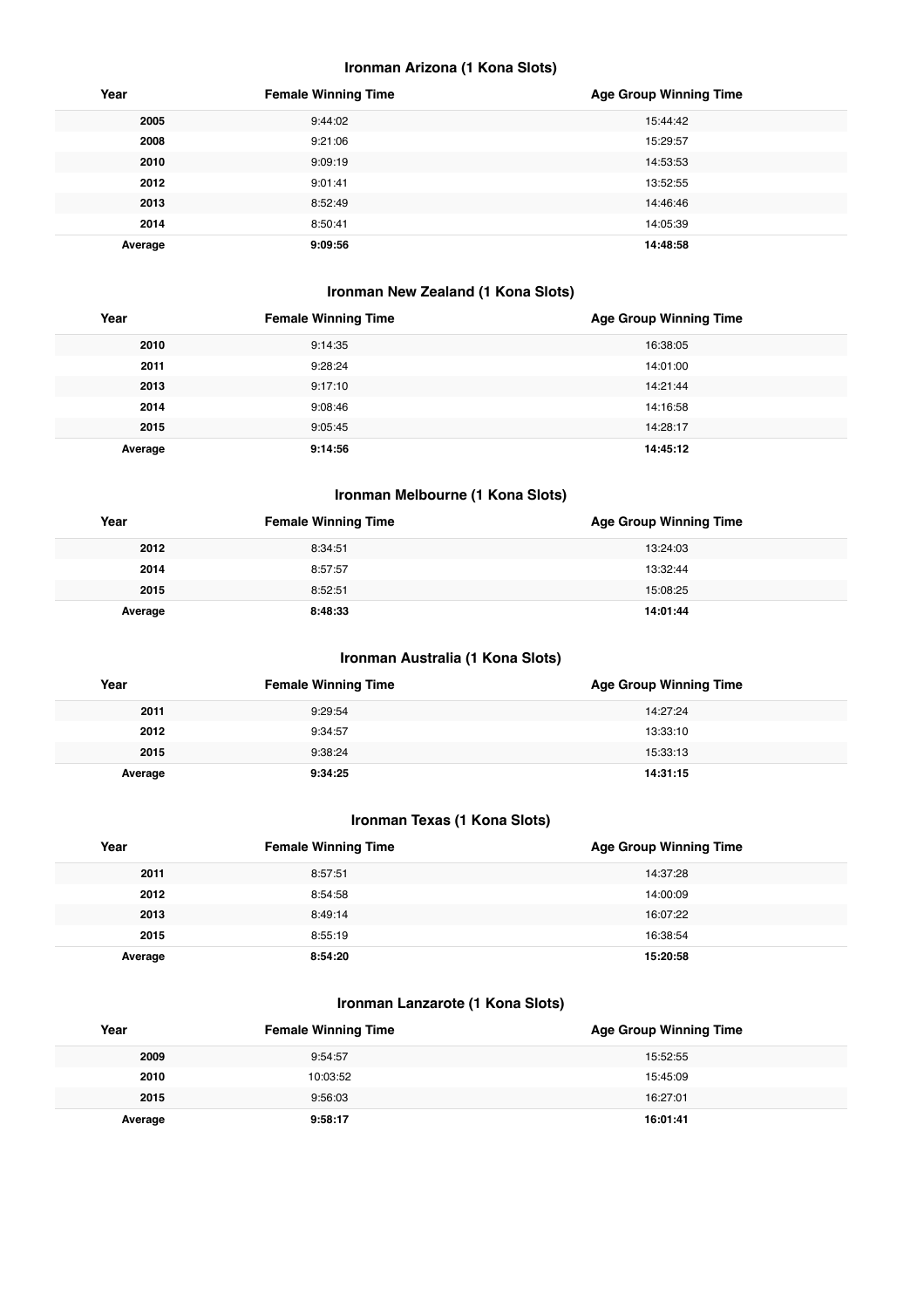# **Ironman Brazil (1 Kona Slots)**

| Year    | <b>Female Winning Time</b> | <b>Age Group Winning Time</b> |
|---------|----------------------------|-------------------------------|
| 2015    | 8:59:08                    | 13:43:28                      |
| Average | 8:59:08                    | 13:43:28                      |

# **Ironman France (1 Kona Slots)**

| Year    | <b>Female Winning Time</b> | <b>Age Group Winning Time</b> |
|---------|----------------------------|-------------------------------|
| 2005    | 10:12:29                   | 14:44:31                      |
| Average | 10:12:29                   | 14:44:31                      |

# **Ironman Frankfurt (1 Kona Slots)**

| Year    | <b>Female Winning Time</b> | <b>Age Group Winning Time</b> |
|---------|----------------------------|-------------------------------|
| 2007    | 9:04:11                    | 15:37:41                      |
| 2011    | 9:12:13                    | 14:02:32                      |
| 2013    | 8:56:01                    | 14:11:44                      |
| 2015    | 8:51:00                    | 14:47:51                      |
| Average | 9:00:51                    | 14:39:57                      |

# **Ironman UK (1 Kona Slots)**

| Year    | <b>Female Winning Time</b> | <b>Age Group Winning Time</b> |
|---------|----------------------------|-------------------------------|
| 2015    | 9:31:58                    | 15:19:36                      |
| Average | 9:31:58                    | 15:19:36                      |

#### **Ironman Lake Placid (1 Kona Slots)**

| Year    | <b>Female Winning Time</b> | <b>Age Group Winning Time</b> |
|---------|----------------------------|-------------------------------|
| 2006    | 10:11:35                   | 14:22:59                      |
| 2008    | 9:51:00                    | 13:38:22                      |
| 2009    | 9:29:36                    | 16:15:05                      |
| 2012    | 9:47:39                    | 15:30:27                      |
| 2015    | 10:13:19                   | 13:22:01                      |
| Average | 9:54:37                    | 14:37:46                      |

# **Ironman Switzerland (1 Kona Slots)**

| Year    | <b>Female Winning Time</b> | <b>Age Group Winning Time</b> |
|---------|----------------------------|-------------------------------|
| 2008    | 9:30:12                    | 14:36:38                      |
| 2012    | 9:20:16                    | 15:23:52                      |
| Average | 9:25:14                    | 15:00:15                      |

# **Ironman Canada (1 Kona Slots)**

| Year    | <b>Female Winning Time</b> | <b>Age Group Winning Time</b> |
|---------|----------------------------|-------------------------------|
| 2005    | 9:51:31                    | 14:35:06                      |
| 2006    | 9:25:13                    | 15:05:07                      |
| 2007    | 9:41:01                    | 15:31:23                      |
| 2010    | 9:13:46                    | 14:24:46                      |
| 2012    | 9:44:58                    | 14:57:33                      |
| Average | 9:35:17                    | 14:54:47                      |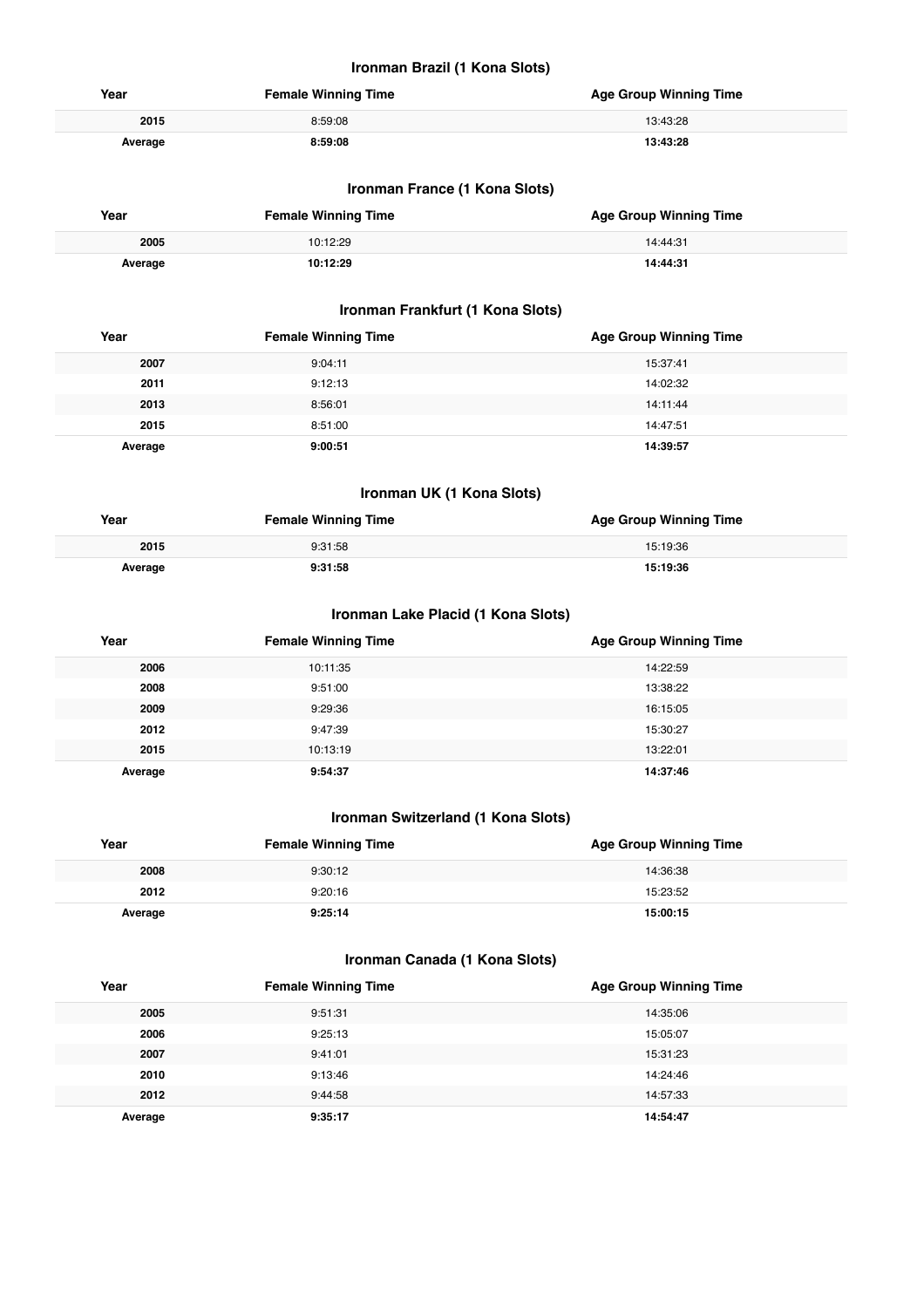# **Ironman Boulder (1 Kona Slots)**

| Year    | <b>Female Winning Time</b> | <b>Age Group Winning Time</b> |
|---------|----------------------------|-------------------------------|
| 2014    | 9:19:54                    | 13:12:09                      |
| 2015    | 9:53:41                    | 14:51:39                      |
| Average | 9:36:47                    | 14:01:54                      |

# **Ironman Copenhagen (1 Kona Slots)**

| Year    | <b>Female Winning Time</b> | <b>Age Group Winning Time</b> |
|---------|----------------------------|-------------------------------|
| 2014    | 8:53:33                    | 12:33:28                      |
| 2015    | 8:59:49                    | 13:20:12                      |
| Average | 8:56:41                    | 12:56:50                      |

# **Ironman Coeur d'Alene (1 Kona Slots)**

| Year    | <b>Female Winning Time</b> | <b>Age Group Winning Time</b> |
|---------|----------------------------|-------------------------------|
| 2011    | 9:16:40                    | 13:47:06                      |
| 2012    | 9:21:44                    | 16:32:51                      |
| 2013    | 9:16:02                    | 13:49:01                      |
| 2014    | 9:34:32                    | 16:08:35                      |
| Average | 9:22:14                    | 15:04:23                      |

Results from Ironman.com. Tables compiled by Russ Cox (russell.m.cox@gmail.com) for www.coachcox.co.uk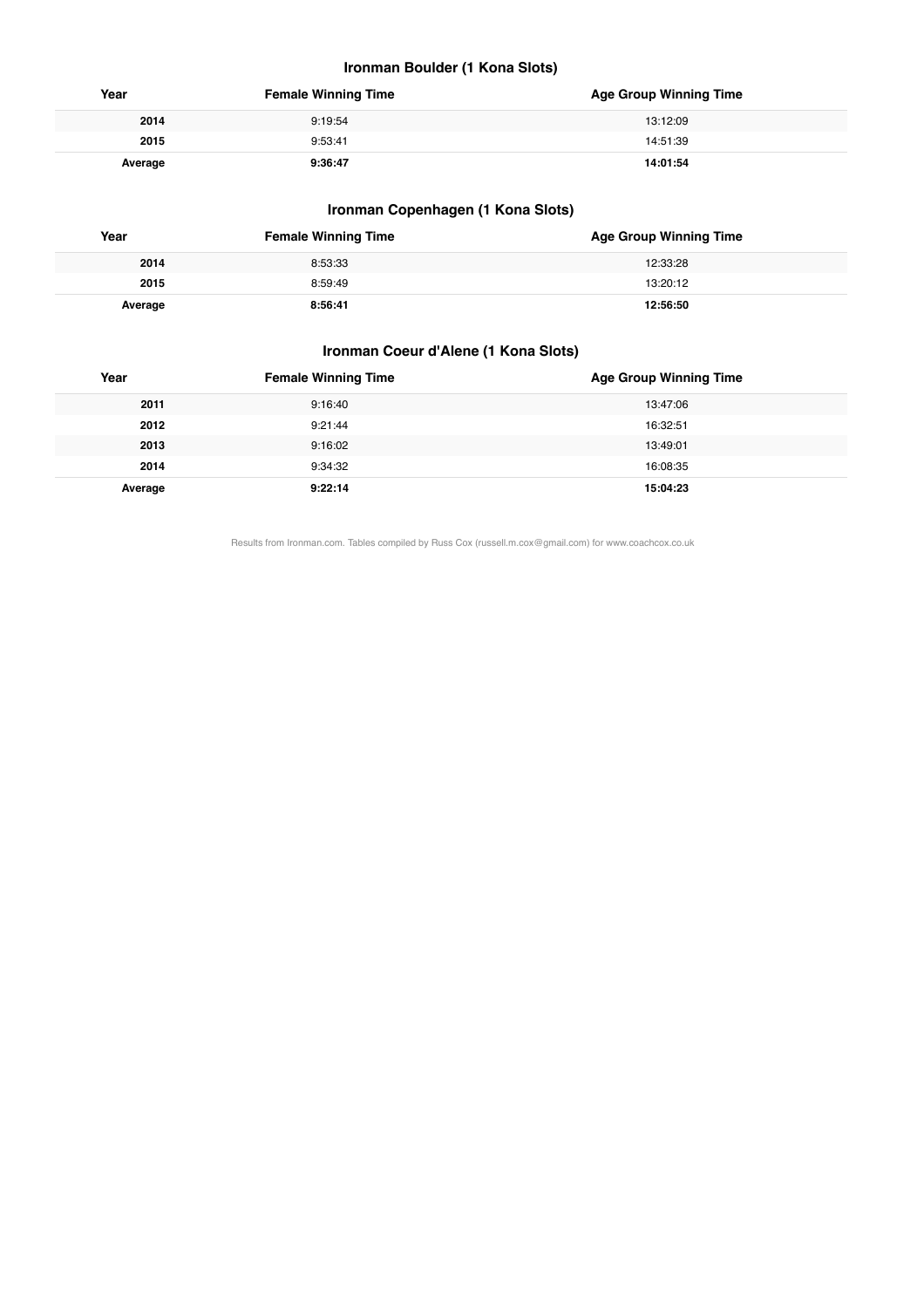# F65-69 Average Top 10 and Kona Qualifying Splits

**Ironman Vichy**

| <b>Position</b>               | <b>Average Swim</b> | <b>Average Bike</b>       | <b>Average Run</b> | <b>Average Overall</b> |  |
|-------------------------------|---------------------|---------------------------|--------------------|------------------------|--|
| <b>Female Winner</b>          | 1:03:09             | 5:10:51                   | 3:05:46            | 9:25:27                |  |
| <b>Kona Qualifier Average</b> |                     |                           |                    |                        |  |
|                               |                     |                           |                    |                        |  |
|                               |                     | <b>Ironman Muskoka</b>    |                    |                        |  |
| <b>Position</b>               | <b>Average Swim</b> | <b>Average Bike</b>       | <b>Average Run</b> | <b>Average Overall</b> |  |
| <b>Female Winner</b>          | 1:01:18             | 5:25:40                   | 3:20:47            | 9:53:37                |  |
| <b>Kona Qualifier Average</b> |                     |                           |                    |                        |  |
|                               |                     |                           |                    |                        |  |
|                               |                     | <b>Ironman Wisconsin</b>  |                    |                        |  |
| <b>Position</b>               | <b>Average Swim</b> | <b>Average Bike</b>       | <b>Average Run</b> | <b>Average Overall</b> |  |
| <b>Female Winner</b>          | 0:56:57             | 5:23:15                   | 3:20:35            | 9:47:49                |  |
| <b>1st Age Grouper</b>        | 0:48:46             | 5:54:16                   | 5:52:18            | 15:17:03               |  |
| 2nd Age Grouper               | 1:29:43             | 8:03:28                   | 6:24:12            | 16:16:11               |  |
| <b>Kona Qualifier Average</b> | 0:48:46             | 5:54:16                   | 5:52:18            | 15:17:03               |  |
| Top 10 Age Grouper Average    | 1:02:25             | 6:37:20                   | 6:02:56            | 15:36:46               |  |
|                               |                     |                           |                    |                        |  |
|                               |                     | <b>Ironman Wales</b>      |                    |                        |  |
| <b>Position</b>               | <b>Average Swim</b> | <b>Average Bike</b>       | <b>Average Run</b> | <b>Average Overall</b> |  |
| <b>Female Winner</b>          | 0:58:39             | 5:42:08                   | 3:18:40            | 10:09:10               |  |
| <b>1st Age Grouper</b>        | 1:21:10             | 8:51:49                   | 5:58:49            | 16:36:45               |  |
| <b>Kona Qualifier Average</b> | 1:21:10             | 8:51:49                   | 5:58:49            | 16:36:45               |  |
|                               |                     |                           |                    |                        |  |
|                               |                     | <b>Ironman Lake Tahoe</b> |                    |                        |  |
| <b>Position</b>               | <b>Average Swim</b> | <b>Average Bike</b>       | <b>Average Run</b> | <b>Average Overall</b> |  |
| <b>Female Winner</b>          | 0:59:46             | 5:34:49                   | 3:33:30            | 10:13:54               |  |
| <b>1st Age Grouper</b>        | 1:23:03             | 8:02:41                   | 6:51:51            | 16:49:04               |  |
| <b>Kona Qualifier Average</b> | 1:23:03             | 8:02:41                   | 6:51:51            | 16:49:04               |  |
|                               |                     |                           |                    |                        |  |
|                               |                     | <b>Ironman Mallorca</b>   |                    |                        |  |
| <b>Position</b>               | <b>Average Swim</b> | <b>Average Bike</b>       | <b>Average Run</b> | <b>Average Overall</b> |  |
| <b>Female Winner</b>          | 0:56:21             | 5:09:44                   | 3:12:35            | 9:24:32                |  |
| 1st Age Grouper               | 1:48:41             | 8:10:29                   | 5:54:37            | 16:16:44               |  |
| <b>Kona Qualifier Average</b> | 1:48:41             | 8:10:29                   | 5:54:37            | 16:16:44               |  |
|                               |                     |                           |                    |                        |  |
| Ironman Chattanooga           |                     |                           |                    |                        |  |
| <b>Position</b>               | <b>Average Swim</b> | <b>Average Bike</b>       | <b>Average Run</b> | <b>Average Overall</b> |  |
| <b>Female Winner</b>          | 0:44:53             | 4:55:39                   | 3:10:10            | 8:55:27                |  |
| <b>1st Age Grouper</b>        | 1:13:55             | 7:02:59                   | 6:09:55            | 14:43:18               |  |
| <b>Kona Qualifier Average</b> | 1:13:55             | 7:02:59                   | 6:09:55            | 14:43:18               |  |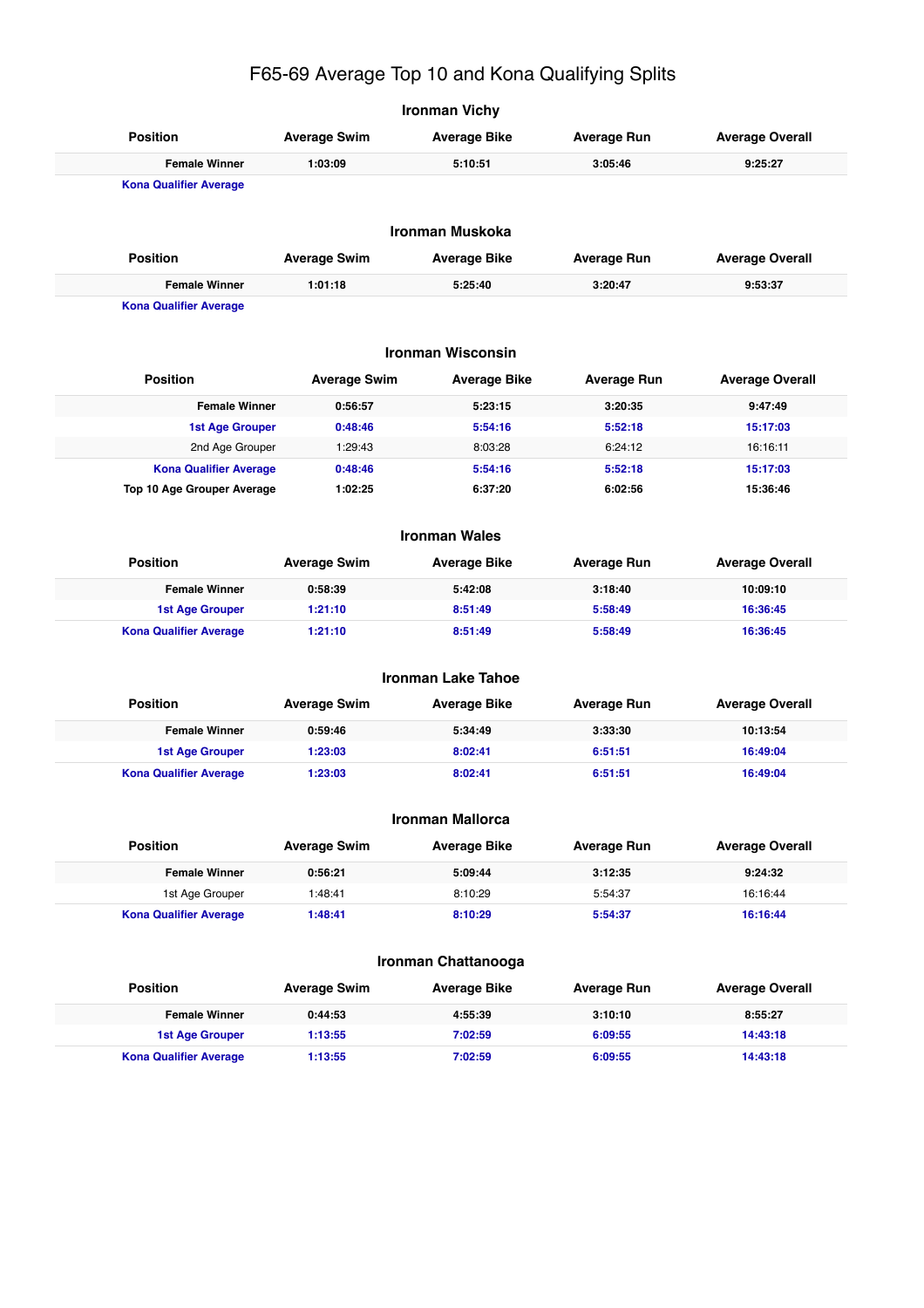#### **Ironman Barcelona**

| <b>Position</b>               | <b>Average Swim</b> | <b>Average Bike</b> | Average Run | <b>Average Overall</b> |
|-------------------------------|---------------------|---------------------|-------------|------------------------|
| <b>Female Winner</b>          | 1:00:19             | 4:41:29             | 3:03:25     | 8:48:02                |
| <b>1st Age Grouper</b>        | 1:12:56             | 6:53:38             | 6:26:05     | 14:42:07               |
| 2nd Age Grouper               | 1:30:01             | 7:08:46             | 6:21:02     | 15:13:15               |
| <b>Kona Qualifier Average</b> | 1:12:56             | 6:53:38             | 6:26:05     | 14:42:07               |
| Top 10 Age Grouper Average    | 1:21:28             | 7:01:12             | 6:23:33     | 14:57:41               |

# **Ironman World Championship**

| <b>Position</b>               | <b>Average Swim</b> | <b>Average Bike</b> | <b>Average Run</b> | <b>Average Overall</b> |
|-------------------------------|---------------------|---------------------|--------------------|------------------------|
| <b>Female Winner</b>          | 0:57:25             | 5:01:56             | 2:59:45            | 9:03:53                |
| <b>1st Age Grouper</b>        | 1:30:43             | 7:07:54             | 5:20:11            | 14:14:10               |
| 2nd Age Grouper               | 1:43:27             | 7:21:17             | 5:27:17            | 14:46:53               |
| 3rd Age Grouper               | 1:47:02             | 7:29:45             | 5:36:49            | 15:09:52               |
| 4th Age Grouper               | 1:39:16             | 7:39:26             | 5:49:38            | 15:22:02               |
| 5th Age Grouper               | 1:32:38             | 7:29:14             | 5:50:58            | 15:17:47               |
| 6th Age Grouper               | 1:35:26             | 7:43:31             | 5:55:18            | 15:29:18               |
| 7th Age Grouper               | 1:48:46             | 7:25:40             | 6:02:46            | 15:33:48               |
| 8th Age Grouper               | 1:47:17             | 7:35:33             | 6:13:25            | 15:52:03               |
| 9th Age Grouper               | 1:47:15             | 7:41:18             | 6:23:32            | 16:05:45               |
| 10th Age Grouper              | 1:50:39             | 7:54:16             | 6:17:47            | 16:19:12               |
| <b>Kona Qualifier Average</b> | 1:30:43             | 7:07:54             | 5:20:11            | 14:14:10               |
| Top 10 Age Grouper Average    | 1:41:08             | 7:30:03             | 5:47:41            | 15:15:05               |

#### **Ironman Louisville**

| <b>Position</b>               | <b>Average Swim</b> | <b>Average Bike</b> | <b>Average Run</b> | <b>Average Overall</b> |
|-------------------------------|---------------------|---------------------|--------------------|------------------------|
| <b>Female Winner</b>          | 0:53:32             | 5:16:29             | 3:19:50            | 9:36:15                |
| <b>1st Age Grouper</b>        | 1:49:28             | 7:29:53             | 6:28:43            | 16:15:09               |
| <b>Kona Qualifier Average</b> | 1:49:28             | 7:29:53             | 6:28:43            | 16:15:09               |

# **Ironman Maryland**

| <b>Position</b>               | <b>Average Swim</b> | <b>Average Bike</b> | <b>Average Run</b> | <b>Average Overall</b> |
|-------------------------------|---------------------|---------------------|--------------------|------------------------|
| <b>Female Winner</b>          | 0:53:01             | 5:06:43             | 3:26:46            | 9:34:29                |
| <b>1st Age Grouper</b>        | 1:18:26             | 6:48:30             | 5:24:40            | 13:49:01               |
| 2nd Age Grouper               | 1:23:53             | 6:58:20             | 6:18:07            | 15:00:51               |
| 3rd Age Grouper               | 1:37:03             | 6:56:54             | 7:02:56            | 15:58:01               |
| 4th Age Grouper               | 1:33:03             | 7:32:05             | 6:40:54            | 16:12:43               |
| <b>Kona Qualifier Average</b> | 1:18:26             | 6:48:30             | 5:24:40            | 13:49:01               |
| Top 10 Age Grouper Average    | 1:28:06             | 7:03:57             | 6:21:39            | 15:15:09               |

#### **Ironman Los Cabos**

| <b>Position</b>               | <b>Average Swim</b> | <b>Average Bike</b> | <b>Average Run</b> | <b>Average Overall</b> |
|-------------------------------|---------------------|---------------------|--------------------|------------------------|
| <b>Female Winner</b>          | 0:53:11             | 5:06:17             | 6:23:48            | 9:26:08                |
| <b>1st Age Grouper</b>        | 1:26:05             | 7:36:36             | 5:55:12            | 15:17:30               |
| <b>Kona Qualifier Average</b> | 1:26:05             | 7:36:36             | 5:55:12            | 15:17:30               |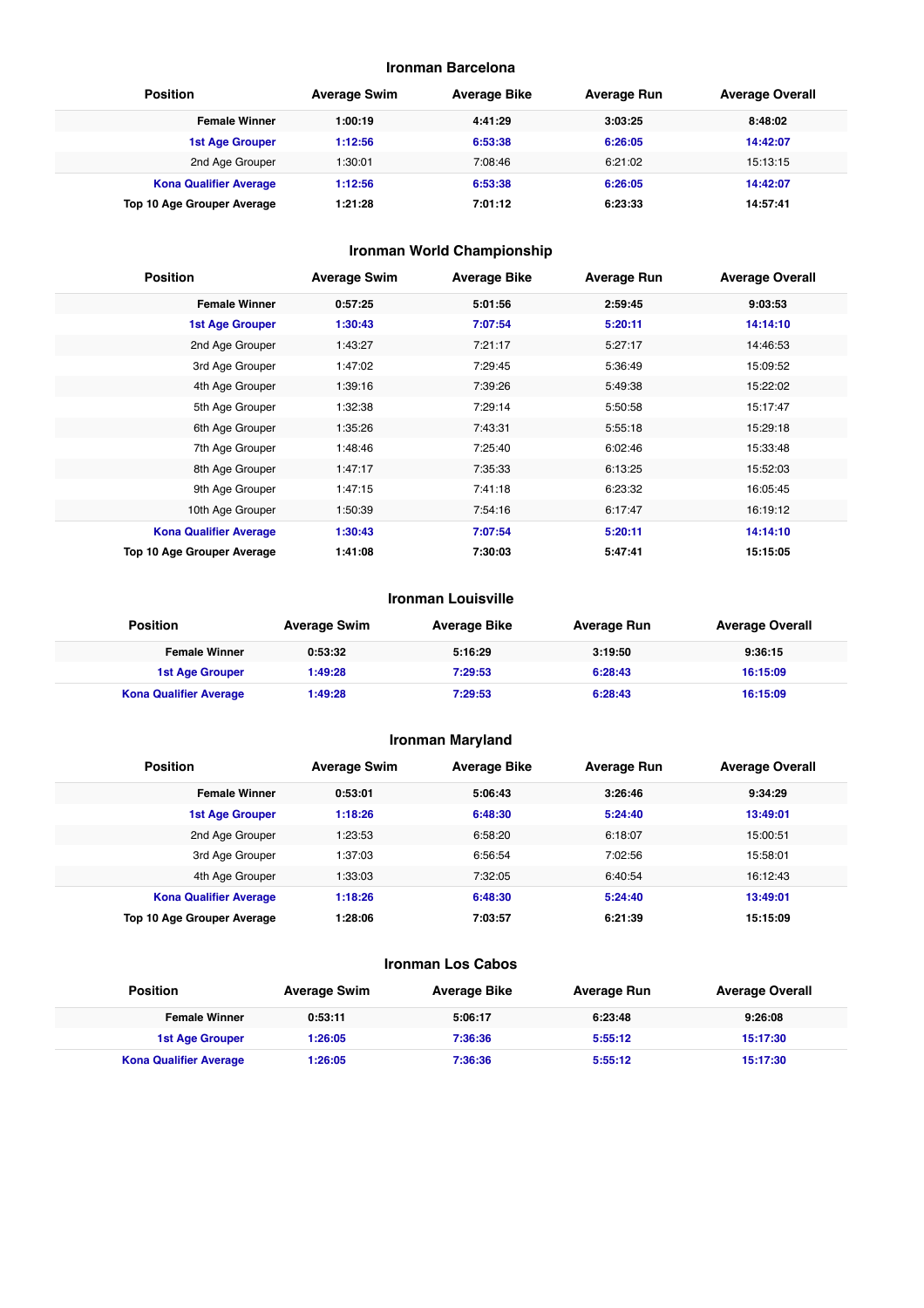#### **Ironman Florida**

| <b>Position</b>               | <b>Average Swim</b> | <b>Average Bike</b> | <b>Average Run</b> | <b>Average Overall</b> |
|-------------------------------|---------------------|---------------------|--------------------|------------------------|
| <b>Female Winner</b>          | 0:58:39             | 4:56:41             | 3:09:30            | 9:04:51                |
| <b>1st Age Grouper</b>        | 1:22:00             | 6:57:58             | 6:09:35            | 14:45:45               |
| 2nd Age Grouper               | 1:31:24             | 7:26:45             | 6:38:14            | 15:58:30               |
| 3rd Age Grouper               | 1:54:17             | 6:50:16             | 6:44:26            | 15:53:05               |
| <b>Kona Qualifier Average</b> | 1:22:00             | 6:57:58             | 6:09:35            | 14:45:45               |
| Top 10 Age Grouper Average    | 1:29:26             | 7:06:32             | 6:23:47            | 15:18:59               |

#### **Ironman Fortaleza**

| <b>Position</b>               | <b>Average Swim</b> | <b>Average Bike</b> | Average Run | <b>Average Overall</b> |
|-------------------------------|---------------------|---------------------|-------------|------------------------|
| <b>Female Winner</b>          | 0:51:52             | 4:57:46             | 3:15:59     | 9:09:20                |
| <b>1st Age Grouper</b>        | 2:20:00             | 7:57:22             | 5:59:13     | 16:34:22               |
| <b>Kona Qualifier Average</b> | 2:20:00             | 7:57:22             | 5:59:13     | 16:34:22               |

# **Ironman Malaysia**

| <b>Position</b>               | <b>Average Swim</b> | <b>Average Bike</b> | Average Run | <b>Average Overall</b> |
|-------------------------------|---------------------|---------------------|-------------|------------------------|
| <b>Female Winner</b>          | 0:59:11             | 4:58:44             | 3:23:11     | 9:26:38                |
| <b>1st Age Grouper</b>        | 1:28:18             | 7:45:44             | 6:48:57     | 16:19:44               |
| <b>Kona Qualifier Average</b> | 1:28:18             | 7:45:44             | 6:48:57     | 16:19:44               |

# **Ironman Arizona**

| <b>Position</b>               | <b>Average Swim</b> | <b>Average Bike</b> | <b>Average Run</b> | <b>Average Overall</b> |
|-------------------------------|---------------------|---------------------|--------------------|------------------------|
| <b>Female Winner</b>          | 0:57:13             | 5:00:14             | 3:08:59            | 9:11:01                |
| <b>1st Age Grouper</b>        | 1:33:42             | 6:59:23             | 5:54:56            | 14:48:58               |
| 2nd Age Grouper               | 1:10:01             | 7:10:56             | 6:43:45            | 15:53:25               |
| 3rd Age Grouper               | 2:09:02             | 7:20:51             | 6:39:52            | 16:26:23               |
| 4th Age Grouper               | 1:33:20             | 7:25:52             | 7:01:15            | 16:34:54               |
| 5th Age Grouper               | 1:17:11             | 6:47:59             | 8:25:35            | 16:53:22               |
| <b>Kona Qualifier Average</b> | 1:33:42             | 6:59:23             | 5:54:56            | 14:48:58               |
| Top 10 Age Grouper Average    | 1:30:46             | 7:06:50             | 6:30:48            | 15:37:45               |

#### **Ironman Cozumel**

| <b>Position</b>        | <b>Average Swim</b> | Average Bike | Average Run | <b>Average Overall</b> |  |
|------------------------|---------------------|--------------|-------------|------------------------|--|
| <b>Female Winner</b>   | 0:49:18             | 5:00:51      | 3:11:56     | 9:08:24                |  |
| Kana Qualifier Averson |                     |              |             |                        |  |

**Kona Qualifier Average**

Ī

#### **Ironman Western Australia**

| Position                      | <b>Average Swim</b> | Average Bike | <b>Average Run</b> | <b>Average Overall</b> |
|-------------------------------|---------------------|--------------|--------------------|------------------------|
| <b>Female Winner</b>          | 0:55:48             | 4:59:23      | 3:12:57            | 9:10:38                |
| 1st Age Grouper               | 1:03:32             | 6:38:49      | 5:53:30            | 14:14:00               |
| 2nd Age Grouper               | 1:44:07             | 6:53:23      | 6:51:17            | 15:57:52               |
| <b>Kona Qualifier Average</b> | 1:13:41             | 6:42:27      | 6:07:56            | 14:39:58               |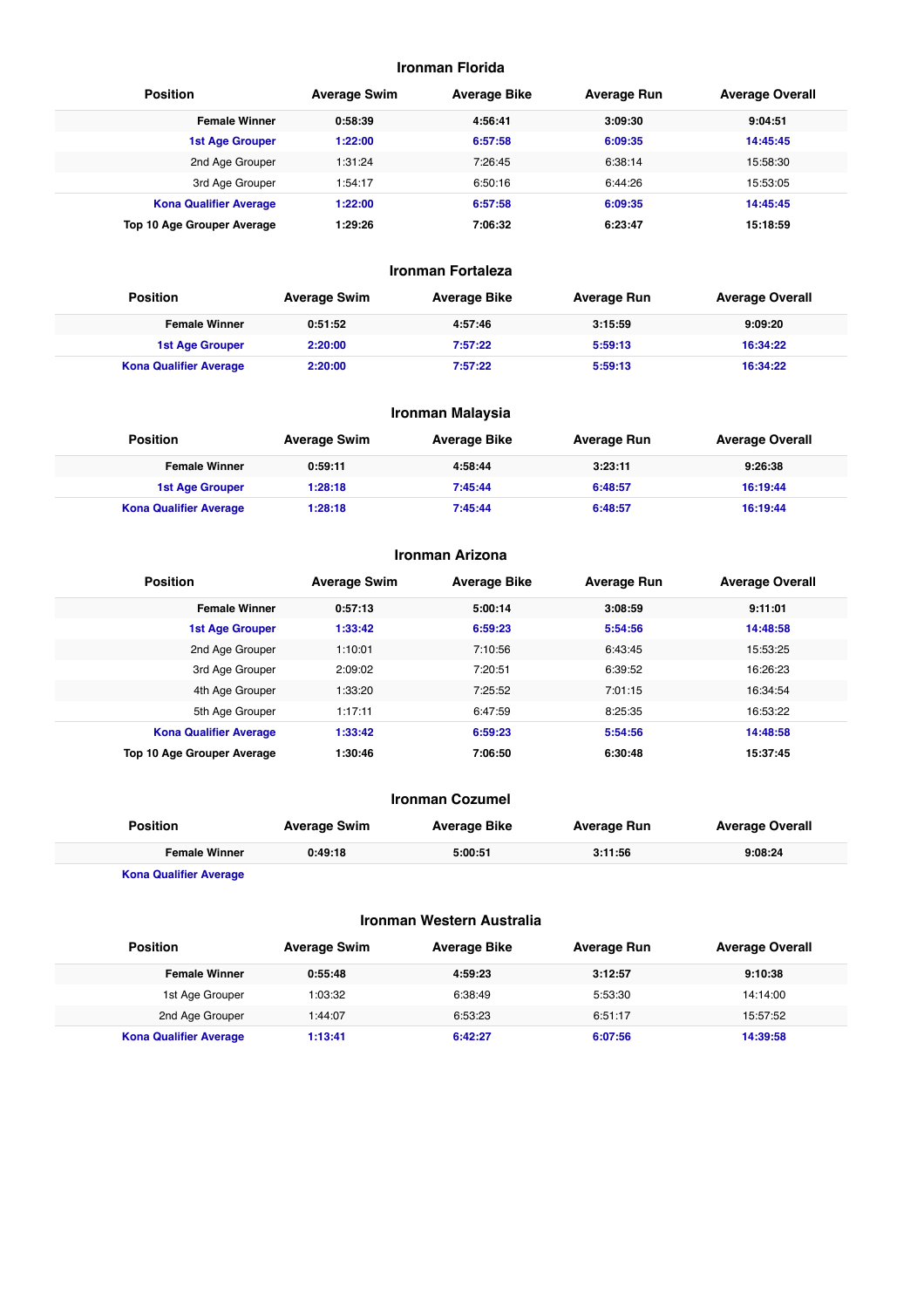#### **Ironman New Zealand**

| <b>Position</b>               | <b>Average Swim</b> | <b>Average Bike</b> | <b>Average Run</b> | <b>Average Overall</b> |
|-------------------------------|---------------------|---------------------|--------------------|------------------------|
| <b>Female Winner</b>          | 0:50:18             | 5:09:42             | 3:13:07            | 9:18:08                |
| <b>1st Age Grouper</b>        | 1:22:36             | 7:14:53             | 5:52:25            | 14:45:12               |
| 2nd Age Grouper               | 1:24:05             | 7:48:14             | 5:29:05            | 15:02:59               |
| <b>Kona Qualifier Average</b> | 1:22:36             | 7:14:53             | 5:52:25            | 14:45:12               |
| Top 10 Age Grouper Average    | 1:23:09             | 7:27:24             | 5:43:40            | 14:51:52               |

# **Ironman Melbourne**

| <b>Position</b>               | <b>Average Swim</b> | <b>Average Bike</b> | <b>Average Run</b> | <b>Average Overall</b> |  |
|-------------------------------|---------------------|---------------------|--------------------|------------------------|--|
| <b>Female Winner</b>          | 0:53:25             | 4:46:42             | 3:04:12            | 8:48:33                |  |
| <b>1st Age Grouper</b>        | 1:31:23             | 6:38:33             | 5:39:40            | 14:01:44               |  |
| 2nd Age Grouper               | 1:30:36             | 7:18:19             | 5:36:38            | 14:41:28               |  |
| 3rd Age Grouper               |                     | 7:45:28             | 6:57:46            | 16:44:19               |  |
| <b>Kona Qualifier Average</b> | 1:31:23             | 6:38:33             | 5:39:40            | 14:01:44               |  |
| Top 10 Age Grouper Average    | 1:15:53             | 7:02:57             | 5:51:40            | 14:42:04               |  |

| <b>Ironman South Africa</b>   |                     |                     |                    |                        |  |
|-------------------------------|---------------------|---------------------|--------------------|------------------------|--|
| <b>Position</b>               | <b>Average Swim</b> | <b>Average Bike</b> | <b>Average Run</b> | <b>Average Overall</b> |  |
| <b>Female Winner</b>          | 0:59:05             | 5:05:20             | 3:10:03            | 9:19:21                |  |
| <b>Kona Qualifier Average</b> |                     |                     |                    |                        |  |

# **Ironman Australia**

| <b>Position</b>               | <b>Average Swim</b> | <b>Average Bike</b> | <b>Average Run</b> | <b>Average Overall</b> |
|-------------------------------|---------------------|---------------------|--------------------|------------------------|
| <b>Female Winner</b>          | 0:52:16             | 5:14:54             | 3:11:41            | 9:21:37                |
| <b>1st Age Grouper</b>        | 1:30:44             | 7:13:17             | 5:34:37            | 14:31:15               |
| 2nd Age Grouper               | 1:22:02             | 7:51:02             | 5:43:31            | 15:15:30               |
| <b>Kona Qualifier Average</b> | 1:30:44             | 7:13:17             | 5:34:37            | 14:31:15               |
| Top 10 Age Grouper Average    | 1:28:34             | 7:22:43             | 5:36:51            | 14:42:19               |

#### **Ironman Texas**

| <b>Position</b>               | <b>Average Swim</b> | <b>Average Bike</b> | <b>Average Run</b> | <b>Average Overall</b> |  |
|-------------------------------|---------------------|---------------------|--------------------|------------------------|--|
| <b>Female Winner</b>          | 0:54:44             | 5:01:01             | 3:05:21            | 8:54:24                |  |
| <b>1st Age Grouper</b>        | 1:36:25             | 7:23:21             | 5:57:22            | 15:20:58               |  |
| 2nd Age Grouper               | 1:40:30             | 6:39:53             | 7:50:15            | 16:41:14               |  |
| <b>Kona Qualifier Average</b> | 1:36:25             | 7:23:21             | 5:57:22            | 15:20:58               |  |
| Top 10 Age Grouper Average    | 1:37:14             | 7:14:39             | 6:19:57            | 15:37:01               |  |

#### **Ironman Lanzarote**

| <b>Position</b>               | <b>Average Swim</b> | <b>Average Bike</b> | <b>Average Run</b> | <b>Average Overall</b> |
|-------------------------------|---------------------|---------------------|--------------------|------------------------|
| <b>Female Winner</b>          | 0:55:38             | 5:39:59             | 3:09:28            | 9:52:17                |
| <b>1st Age Grouper</b>        | 1:53:21             | 8:20:16             | 5:23:31            | 16:01:41               |
| 2nd Age Grouper               | 1:18:36             | 9:14:03             | 6:02:48            | 16:55:57               |
| <b>Kona Qualifier Average</b> | 1:53:21             | 8:20:16             | 5:23:31            | 16:01:41               |
| Top 10 Age Grouper Average    | 1:44:40             | 8:33:43             | 5:33:20            | 16:15:15               |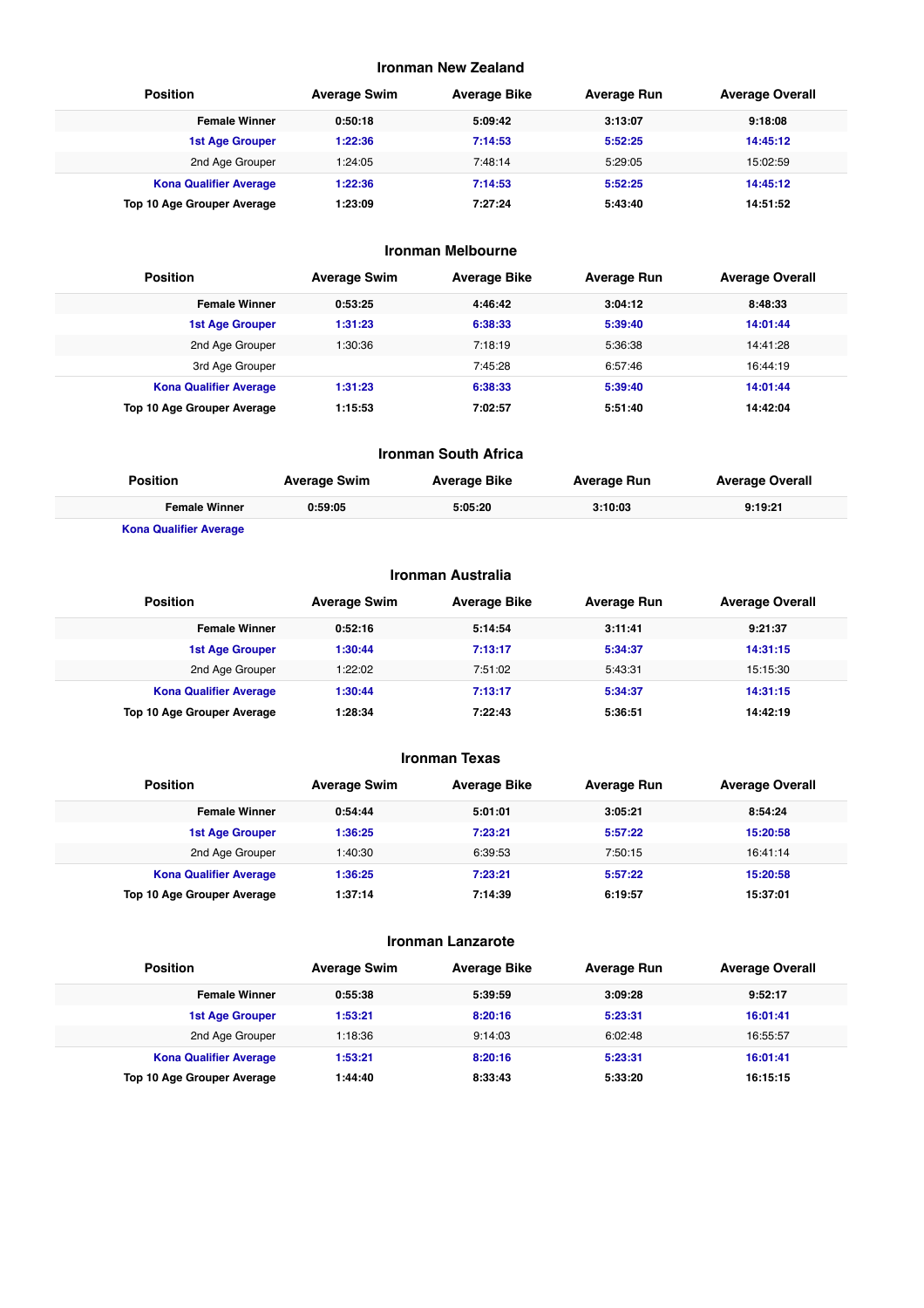#### **Ironman Brazil**

| Position                      | <b>Average Swim</b> | <b>Average Bike</b> | Average Run | <b>Average Overall</b> |
|-------------------------------|---------------------|---------------------|-------------|------------------------|
| <b>Female Winner</b>          | 0:56:08             | 4:58:02             | 3:59:39     | 9:34:30                |
| <b>1st Age Grouper</b>        | 1:46:26             | 6:40:11             | 5:01:43     | 13:43:28               |
| <b>Kona Qualifier Average</b> | 1:46:26             | 6:40:11             | 5:01:43     | 13:43:28               |

| <b>Ironman France</b>         |                     |                     |                    |                        |  |
|-------------------------------|---------------------|---------------------|--------------------|------------------------|--|
| <b>Position</b>               | <b>Average Swim</b> | <b>Average Bike</b> | <b>Average Run</b> | <b>Average Overall</b> |  |
| <b>Female Winner</b>          | 0:57:30             | 5:23:21             | 3:07:26            | 9:34:29                |  |
| <b>1st Age Grouper</b>        |                     | 7:23:02             | 5:07:10            | 14:44:31               |  |
| <b>Kona Qualifier Average</b> |                     | 7:23:02             | 5:07:10            | 14:44:31               |  |

|                               |                     | <b>Ironman Cairns</b> |                    |                        |
|-------------------------------|---------------------|-----------------------|--------------------|------------------------|
| <b>Position</b>               | <b>Average Swim</b> | <b>Average Bike</b>   | <b>Average Run</b> | <b>Average Overall</b> |
| <b>Female Winner</b>          | 0:53:21             | 5:09:07               | 3:10:14            | 9:17:24                |
| 1st Age Grouper               | 1:41:31             | 7:04:13               | 5:32:01            | 14:38:35               |
| <b>Kona Qualifier Average</b> | 1:41:31             | 7:04:13               | 5:32:01            | 14:38:35               |

| Ironman Austria               |                     |                     |                    |                        |  |
|-------------------------------|---------------------|---------------------|--------------------|------------------------|--|
| <b>Position</b>               | <b>Average Swim</b> | <b>Average Bike</b> | <b>Average Run</b> | <b>Average Overall</b> |  |
| <b>Female Winner</b>          | 0:53:12             | 4:56:35             | 3:05:10            | 9:00:01                |  |
| 1st Age Grouper               | 1:06:41             | 7:42:34             | 5:48:54            | 15:40:17               |  |
| 2nd Age Grouper               |                     | 7:22:16             | 6:39:19            | 15:39:51               |  |
| <b>Kona Qualifier Average</b> | 0:44:27             | 7:35:48             | 6:05:42            | 15:40:08               |  |

|                               |                     | <b>Ironman Frankfurt</b> |                    |                        |
|-------------------------------|---------------------|--------------------------|--------------------|------------------------|
| <b>Position</b>               | <b>Average Swim</b> | <b>Average Bike</b>      | <b>Average Run</b> | <b>Average Overall</b> |
| <b>Female Winner</b>          | 0:52:09             | 4:57:30                  | 3:06:29            | 9:01:28                |
| <b>1st Age Grouper</b>        | 1:08:12             | 7:14:06                  | 5:36:39            | 14:39:57               |
| <b>Kona Qualifier Average</b> | 1:08:12             | 7:14:06                  | 5:36:39            | 14:39:57               |

| <b>Ironman UK</b>             |                     |                     |             |                        |  |
|-------------------------------|---------------------|---------------------|-------------|------------------------|--|
| <b>Position</b>               | <b>Average Swim</b> | <b>Average Bike</b> | Average Run | <b>Average Overall</b> |  |
| <b>Female Winner</b>          | 0:54:47             | 5:34:58             | 3:09:13     | 9:44:26                |  |
| <b>1st Age Grouper</b>        | 1:15:02             | 8:10:44             | 5:35:44     | 15:19:36               |  |
| <b>Kona Qualifier Average</b> | 1:15:02             | 8:10:44             | 5:35:44     | 15:19:36               |  |

# **Ironman Lake Placid**

| <b>Position</b>               | <b>Average Swim</b> | <b>Average Bike</b> | <b>Average Run</b> | <b>Average Overall</b> |
|-------------------------------|---------------------|---------------------|--------------------|------------------------|
| <b>Female Winner</b>          | 0:58:19             | 5:19:59             | 3:16:59            | 9:40:45                |
| <b>1st Age Grouper</b>        | 1:27:19             | 7:12:15             | 5:39:37            | 14:37:46               |
| 2nd Age Grouper               | 1:28:42             | 7:51:26             | 6:11:38            | 15:55:50               |
| 3rd Age Grouper               | 1:34:52             | 8:46:11             | 6:02:42            | 16:59:02               |
| <b>Kona Qualifier Average</b> | 1:27:19             | 7:12:15             | 5:39:37            | 14:37:46               |
| Top 10 Age Grouper Average    | 1:28:37             | 7:35:45             | 5:52:51            | 15:19:29               |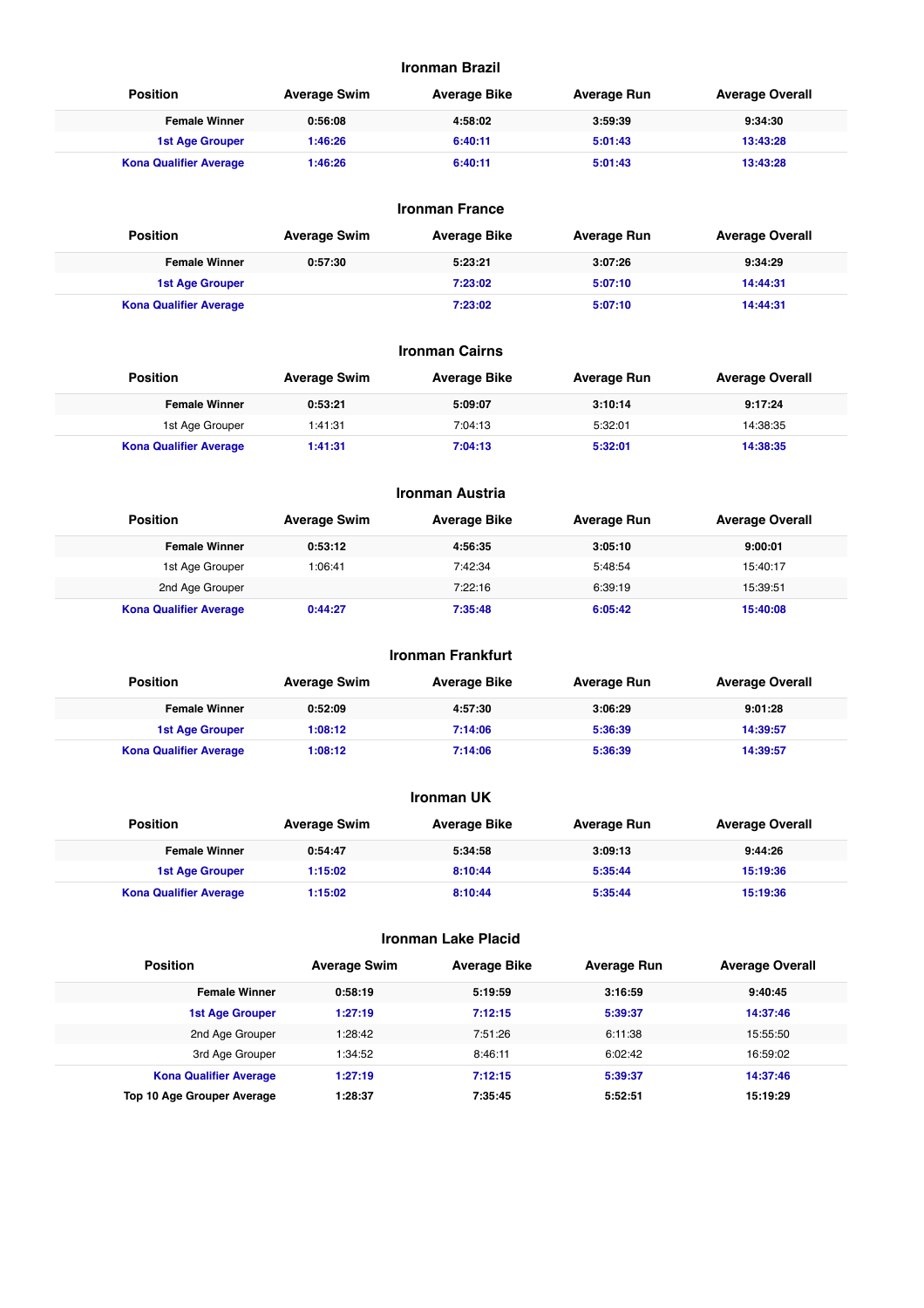#### **Ironman Switzerland**

| Position                      | <b>Average Swim</b> | <b>Average Bike</b> | Average Run | <b>Average Overall</b> |
|-------------------------------|---------------------|---------------------|-------------|------------------------|
| <b>Female Winner</b>          | 0:58:45             | 5:00:37             | 3:13:43     | 9:16:24                |
| <b>1st Age Grouper</b>        | 1:47:03             | 7:32:03             | 5:29:12     | 15:00:15               |
| <b>Kona Qualifier Average</b> | 1:47:03             | 7:32:03             | 5:29:12     | 15:00:15               |

| Ironman Canada |
|----------------|
|----------------|

| <b>Position</b>               | <b>Average Swim</b> | <b>Average Bike</b> | <b>Average Run</b> | <b>Average Overall</b> |  |
|-------------------------------|---------------------|---------------------|--------------------|------------------------|--|
| <b>Female Winner</b>          | 0:56:18             | 5:11:00             | 3:17:27            | 9:28:52                |  |
| <b>1st Age Grouper</b>        | 1:33:13             | 7:25:22             | 5:39:30            | 14:54:47               |  |
| 2nd Age Grouper               | 0:57:39             | 7:22:42             | 6:09:43            | 15:17:55               |  |
| <b>Kona Qualifier Average</b> | 1:33:13             | 7:25:22             | 5:39:30            | 14:54:47               |  |
| Top 10 Age Grouper Average    | 1:19:53             | 7:24:22             | 5:50:50            | 15:03:27               |  |

# **Ironman Maastricht-Limburg**

| <b>Position</b><br><b>Average Bike</b><br><b>Average Swim</b><br><b>Average Run</b> | <b>Average Overall</b> |  |
|-------------------------------------------------------------------------------------|------------------------|--|
| 0:56:26<br><b>Female Winner</b><br>5:16:10<br>3:21:17                               | 9:39:24                |  |

**Kona Qualifier Average**

# **Ironman Boulder**

| <b>Position</b>               | <b>Average Swim</b> | <b>Average Bike</b> | <b>Average Run</b> | <b>Average Overall</b> |
|-------------------------------|---------------------|---------------------|--------------------|------------------------|
| <b>Female Winner</b>          | 1:05:01             | 4:56:46             | 3:27:02            | 9:36:47                |
| <b>1st Age Grouper</b>        | 1:43:52             | 6:34:41             | 5:25:44            | 14:01:54               |
| 2nd Age Grouper               | 1:28:44             | 7:07:26             | 7:01:00            | 15:56:38               |
| <b>Kona Qualifier Average</b> | 1:43:52             | 6:34:41             | 5:25:44            | 14:01:54               |
| Top 10 Age Grouper Average    | 1:36:18             | 6:51:03             | 6:13:22            | 14:59:16               |

|                               |                     | <b>Ironman Sweden</b> |             |                        |
|-------------------------------|---------------------|-----------------------|-------------|------------------------|
| <b>Position</b>               | <b>Average Swim</b> | <b>Average Bike</b>   | Average Run | <b>Average Overall</b> |
| <b>Female Winner</b>          | 0:55:01             | 4:54:58               | 3:10:40     | 9:04:11                |
| <b>Kona Qualifier Average</b> |                     |                       |             |                        |

| Ironman Copenhagen            |                        |                     |                     |             |                        |  |
|-------------------------------|------------------------|---------------------|---------------------|-------------|------------------------|--|
| <b>Position</b>               |                        | <b>Average Swim</b> | <b>Average Bike</b> | Average Run | <b>Average Overall</b> |  |
|                               | <b>Female Winner</b>   | 0:50:45             | 4:45:29             | 3:09:45     | 8:50:19                |  |
|                               | <b>1st Age Grouper</b> | 1:15:49             | 6:10:08             | 5:11:08     | 12:56:50               |  |
| <b>Kona Qualifier Average</b> |                        | 1:15:49             | 6:10:08             | 5:11:08     | 12:56:50               |  |

#### **Ironman Coeur d'Alene**

| <b>Position</b>               | <b>Average Swim</b> | <b>Average Bike</b> | Average Run | <b>Average Overall</b> |
|-------------------------------|---------------------|---------------------|-------------|------------------------|
| <b>Female Winner</b>          | 0:56:54             | 5:15:10             | 3:18:02     | 9:34:24                |
| <b>1st Age Grouper</b>        | 1:33:25             | 7:21:02             | 5:55:15     | 15:04:23               |
| <b>Kona Qualifier Average</b> | 1:33:25             | 7:21:02             | 5:55:15     | 15:04:23               |

| <b>Ironman Mont-Tremblant</b> |                     |                     |             |                        |  |  |
|-------------------------------|---------------------|---------------------|-------------|------------------------|--|--|
| <b>Position</b>               | <b>Average Swim</b> | <b>Average Bike</b> | Average Run | <b>Average Overall</b> |  |  |
| <b>Female Winner</b>          | 0:57:05             | 5:06:36             | 3:12:59     | 9:22:03                |  |  |
| <b>Kona Qualifier Average</b> |                     |                     |             |                        |  |  |